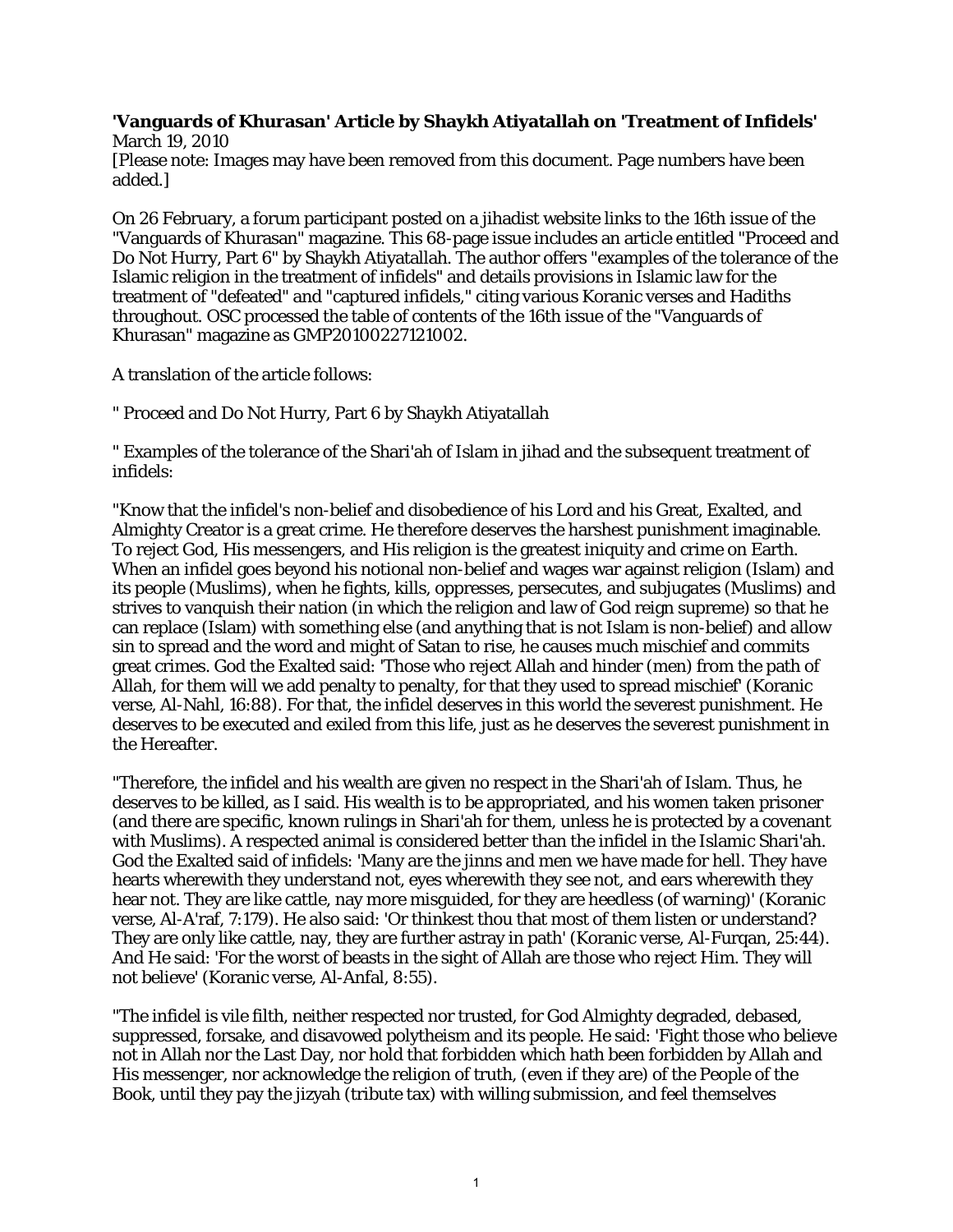subdued' (Koranic verse, Al-Tawbah, 9:29). He made their hearts and souls malicious. He forbade placing trust in them for their hostility, deceit, and hatred toward Muslims. He said: 'O ye who believe! Take not into your intimacy those outside your ranks. They will not fail to corrupt you. They only desire your ruin. Rank hatred has already appeared from their mouths. What their hearts conceal is far worse. We have made plain to you the signs, if ye have wisdom' (Koranic verse, Al Imran, 3:118). He also said: 'O ye who believe! Take not for friends unbelievers rather than believers. Do ye wish to offer Allah an open proof against yourselves?' (Koranic verse, Al-Nisa, 4:144). (Ibn-Qayyim (al-Jawziyyah), from A hkam ahl al-dhimmah (Rulings on the People Under the Protection Pact))

"The Exalted said: 'O ye who believe! Truly the pagans are unclean, so let them not, after this year of theirs, approach the sacred mosque' (partial Koranic verse, Al-Tawbah, 9:28). He said of their hidden brothers, the hypocrites: 'They will swear to you by Allah, when ye return to them, that ye may leave them alone. So leave them alone, for they are an abomination, and hell is their dwelling-place, a fitting recompense for the (evil) that they did' (Koranic verse, Al-Tawbah, 9:95).

"Despite this, it is out of the goodness of God the Exalted and the tolerance and loftiness of His pure Shari'ah that the Islamic Shari'ah respects the humanity (of the infidel) in the appropriate amount. In it, a human is revered because he is human: 'We have honored the sons of Adam, provided them with transport on land and sea, given them for sustenance things good and pure, and conferred on them special favors, above a great part of our creation' (Koranic verse, Al-Isra, 17:70). This is apparent in the proper treatment of (the infidel) in matters of killing, combat, and captivity. (It is demonstrated) by proper killing and slaughtering, abstaining from voluntarily striking (the enemy) in the face whenever possible, abstaining from the use of curses and slurs, and treating captives well. (There is a code and jurisprudence behind this, which will be shown with examples.) After death, this (respect for the humanity of an infidel) is shown when (the infidel) is buried. He is properly covered with dirt, his body is shown respect, and he is given dignity in death. Despite the great crime of the infidel, God Almighty often shows him kindness and clemency. The Exalted (praised be He) sent him messengers with tidings and warnings. He only visits His wrath on those who have seen His proof through the messengers and have heard the verses, tidings, commandments, and prohibitions of God as carried by the sent prophets (may the prayers and peace of God be upon them). God said: 'Nor would we visit with our wrath until we had sent an apostle (to give warning)' (partial Koranic verse, Al-Isra, 17:15). He prolonged the lives of many (infidels), and patiently gave them opportunity upon opportunity to repent to Him. The Exalted (praised be He) did this out of forgiveness to them, for He loves forgiveness (one of the signs of His great kindness, lenience, and complete power). The prophet (may the prayers and peace of God be upon him) said: 'God forgave a man, and He extended his life sixty years until (His word) reached him' (narrated by Al-Bukhari) (Hadith). The prophet also said: 'No one loves forgiveness more than God. For that reason He revealed the Book and sent the messengers' (narrated by Al-Bukhari and Muslim) (Hadith).

"He decreed that His faithful worshippers (His regents and obedient soldiers) should in many cases not kill infidels (though they deserve to be killed), showing patience toward them and hoping that they would repent, return to Him, become Muslim, and worship Him alone and without equal. He hoped that from their ranks would emerge those who worship Him and associate nothing else with Him. From here arose the classes (of infidels) whose killing is forbidden in war (such as women, children, the elderly, and the like). There are also instances in which forgoing the killing of a combatant infidel deserving of death is permitted out of the hope that he or his people will convert to Islam. In such a situation, he may be granted free release. All of this stems from the tolerance and mercy of Islam, even toward the enemies who war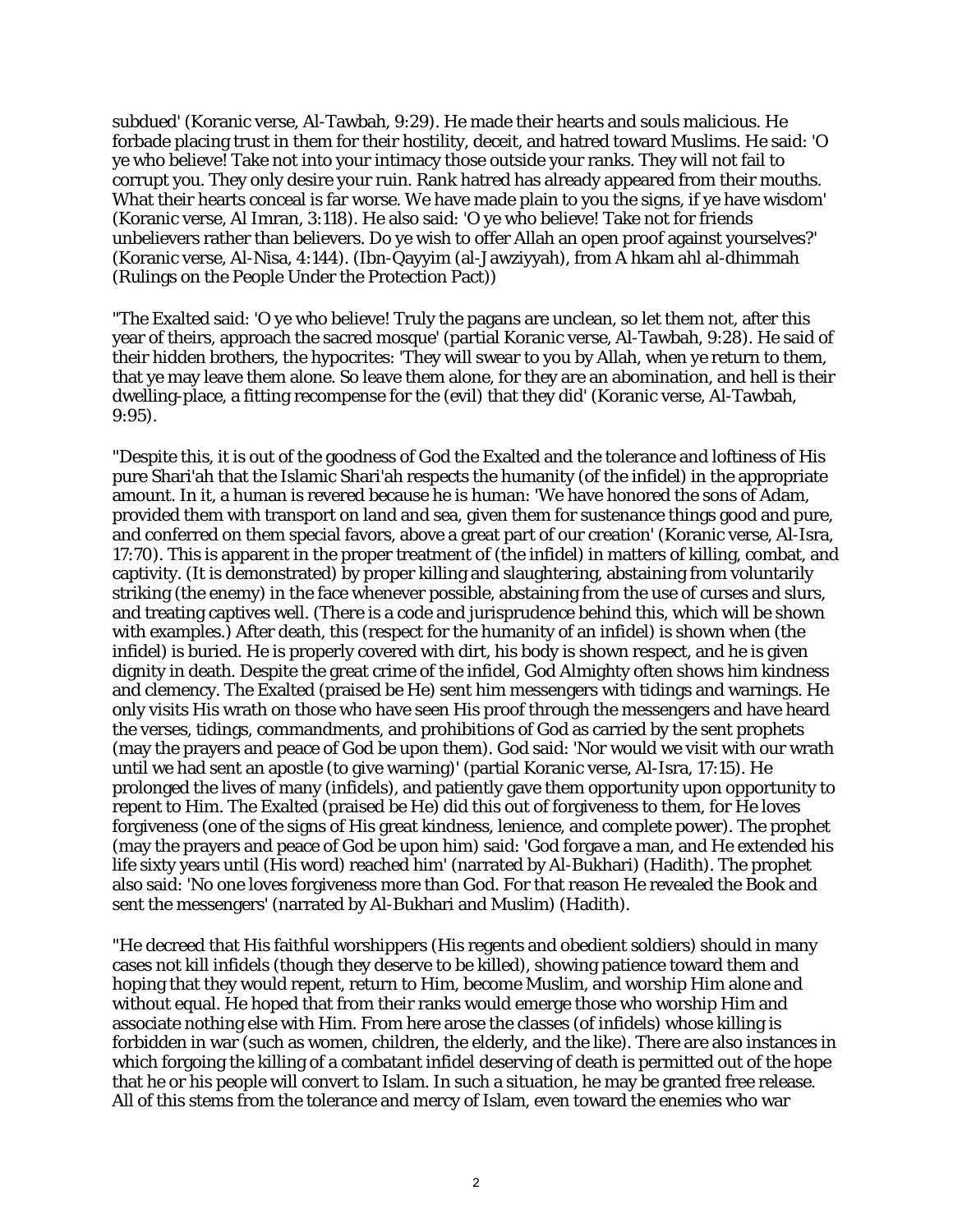against it. It is a small part of the meaning behind what the Exalted said: 'We sent thee not, but as a mercy for all creatures' (Koranic verse, Al-Anbiya, 21:107). It is a general introduction to the topic. I shall give a brief overview of the codes and gracious rulings of Islam regarding the treatment of infidels so that the people of Islam, as well as those infidels who wish, can contemplate them. God is the grantor of success.

"1. Islam mandates justice and fairness toward every Muslim and infidel. The Exalted said: 'O ye who believe! Stand out firmly for Allah, as witnesses to fair dealing, and let not the hatred of others to you make you swerve to wrong and depart from justice. Be just. That is next to piety. And fear Allah. For Allah is well-acquainted with all that ye do' (Koranic verse, Al-Ma'idah, 5:8). Where the truth has been demonstrated to the infidel, we have affirmed it and seen that it has gotten to him. The truth is what God says, and it is what His Shari'ah demonstrates with all forms of regarded guidance. This is taken with what was said about the infidel being disesteemed. Thus, the consequence of this principle can be seen most clearly in the case of the infidel under the covenant (a pact of protection, a peace agreement, or a covenant of protection). As for the warring infidel (the disesteemed), the consequences of the principle of justice appear in some of the following details. The truth is that the most just treatment (of the warring infidel) is death and execution, but then there is grace. Grace is a level higher than justice, meaning that it encompasses justice and kindness, and the infidel is shown patience and given the opportunity to repent. So show him the dignity of justice and grace. God is Great.

"2. God Almighty granted us the right of just war. This is jihad, and it is all just. It is launched for reasons that are just and kind. It is prosecuted according to justice, mercy, and kindness. If it is a war of defense, then this is apparent to both the Muslim and the infidel. If it is a war of aggression or conquest (which is called by the people of our Shari'ah offensive jihad), then it is a war to afford all of mankind the opportunity to choose Islam, if they wish. It is meant to grant them the absolute power of choice instead of having a tyrant force them to choose or drive them away from the path of God. (This jihad) does this by removing tumult: the idolatrous tyrants and infidel authorities that rule over people. The people are then liberated from their domination and able to choose Islam if they so wish. This is what God said: 'And fight them on until there is no more tumult or oppression' (partial Koranic verse, Al-Anfal, 8:39). Tumult is the infidel power and authority that turns mankind away from the path of God.

"This jihad is entirely for God, and it is in His path, the path of religion and Shari'ah. It is faithfulness and rightness. The end goal and all that is and is not done (to achieve that goal) are in the path of God. These are the rulings of the Shari'ah and jurisprudence on jihad in Islam. War in Islam is not simply to take possession of wealth and resources of other peoples or to enslave them. If that did happen, wholly or partially, it is because they had rejected Islam and fought against Muslims. Thus, God made it permissible for Muslims to take the wealth of warring infidels and to enslave and imprison them. However, to those who are fair and thoughtful, there is a great difference between the two cases. War in Islam is not simply to champion one people or tribe over another. Nor is it simply to gain rule over mankind. Rather, war (in Islam) is meant to do way with tumult, repel injustice, liberate people, save the downtrodden, and to spread the religion of God (Islam). It is to champion, strengthen, and protect (Islam) by protecting its foundation on Earth: the state of Islam, the country of Islam, and Islamic unity. It is to make the Word of God the highest. Therefore, there is no injustice, betrayal, or treachery in this war. There is no immorality or evil (may we seek shelter in God). Rather, there is nobility, virtue, honesty, loyalty, commitment to the religion and Shari'ah of God, and good morals. 'Fight in the cause of Allah those who fight you, but do not transgress limits, for Allah loveth not transgressors' (Koranic verse, Al-Baqarah, 190). Praise be to God who graced and honored us with this religion.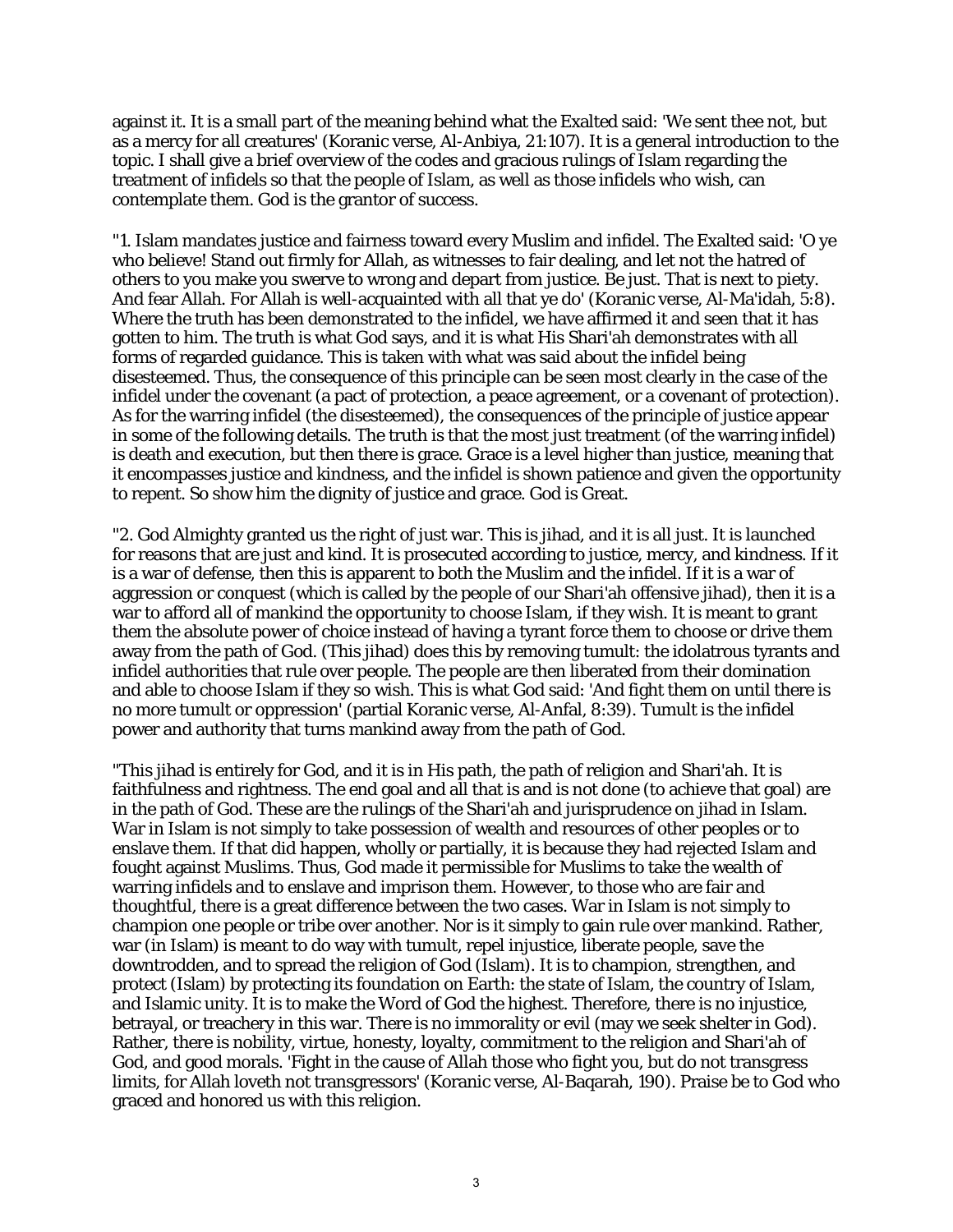"3. It is forbidden to kill certain categories of combatant infidels. The virtuous Islamic Shari'ah forbade the killing of certain categories of combatant infidels. The term combatant infidels denotes those infidels who are not under one of the three forms of covenant (a pact of protection, a peace agreement, or covenant of protection). It forbade the killing of women and children. This is as certain (or nearly as certain) a principle in Shari'ah as the definitive matters (refers to Shari'ah tenets that command such things as prayer five times daily). This is an agreed upon principle among the scholars of Islam. The Shari'ah forbade the killing of the elderly, monks in their monasteries, the terminally ill, the poor laborers, and others like them. They essentially all share in common the fact that none of them are concerned with war, fighting, aggression, and turning people away from God, though some scholars of Islam may disagree over the details of these categories. They are spared on the condition (as indicated in the Shari'ah) that none of those belonging to these categories participate in battle or offer even verbal support, such as poetry, singing, or incitement to fight.

"4. Proper killing and slaughtering is one of the merits of the Islamic Shari'ah. It rises above the signs of rancor, simple malice, and the low gratification taken in violence, killing, and bloodshed. It serves to discipline and teach Muslims that we kill those who have killed us not for our own sake, but for God. We kill them when that is the only cure for them. It is like cauterization, a last resort in trying to treat someone. In all of this, favor is given to mercy and propriety. The prophet (may the prayers and peace of God be upon him and his family): 'Verily God has prescribed proficiency in all things. So if you kill, then kill well; and if you slaughter, then slaughter well. Let each one of you sharpen his blade and let him spare suffering to the animal he slaughters' (Hadith) (related by Muslim).

"5. Rules and jurisprudence in treatment of the defeated: These are many, and they show much tolerance, mercy, justice, and kindness. For example, they are allowed sufficient food. Our scholars have said: 'They were called to Islam, and then, if they did not convert to Islam, they paid the tribute tax. If they did not pay, they were fought and killed, except for the women (unless they participated in battle), children, the infirm (such as a dying or blind shaykh), and the monks who remained isolated in their monasteries and evinced no opinion. They were allowed only enough to sustain themselves. Their fighters were forgiven, such as those who did not receive the call. They retained the value of their possessions, and the monks were left with their freedom' (from the Mukhtasar of Khalil Bin-Ishaq al-Maliki).

"(Imam al-Nafrawi al-Maliki says in his) Al-Fawakih al-Dawani (fi) Sharh Risalat Ibn-Abi-Zayd al-Qayrawani : 'Those who are not allowed to be killed (such as monks and others who have been mentioned) are left with their wealth. Before they are allowed keep their possessions or be given aid, those among them who have killed must only repent. If they are given this right or aid and then they kill, they must pay a fine. This does not apply to the monks, who must pay blood money to the followers of their religion.'

"6. The treatment of prisoners: This includes the legality of granting a prisoner freedom in exchange for nothing with the goal of drawing him or his people to Islam or for other such benign purposes. The prisoner is shown kindness through proper food and clothing and not being tortured or degraded, as well as other such forms of treatment. The Exalted said: '...and who give food, however great be their own want of it, unto the needy, and the orphan, and the captive' (Koranic verse, Al-Insan, 76:8). If (the infidel) is taken as a slave or offered as one, then he is shown the same treatment. If he is killed, then he should be killed properly, as mentioned above. Women and children captives are protected and shown respect. Women are not dealt with until the captives are divided. If one's share of the captives contains a woman, he is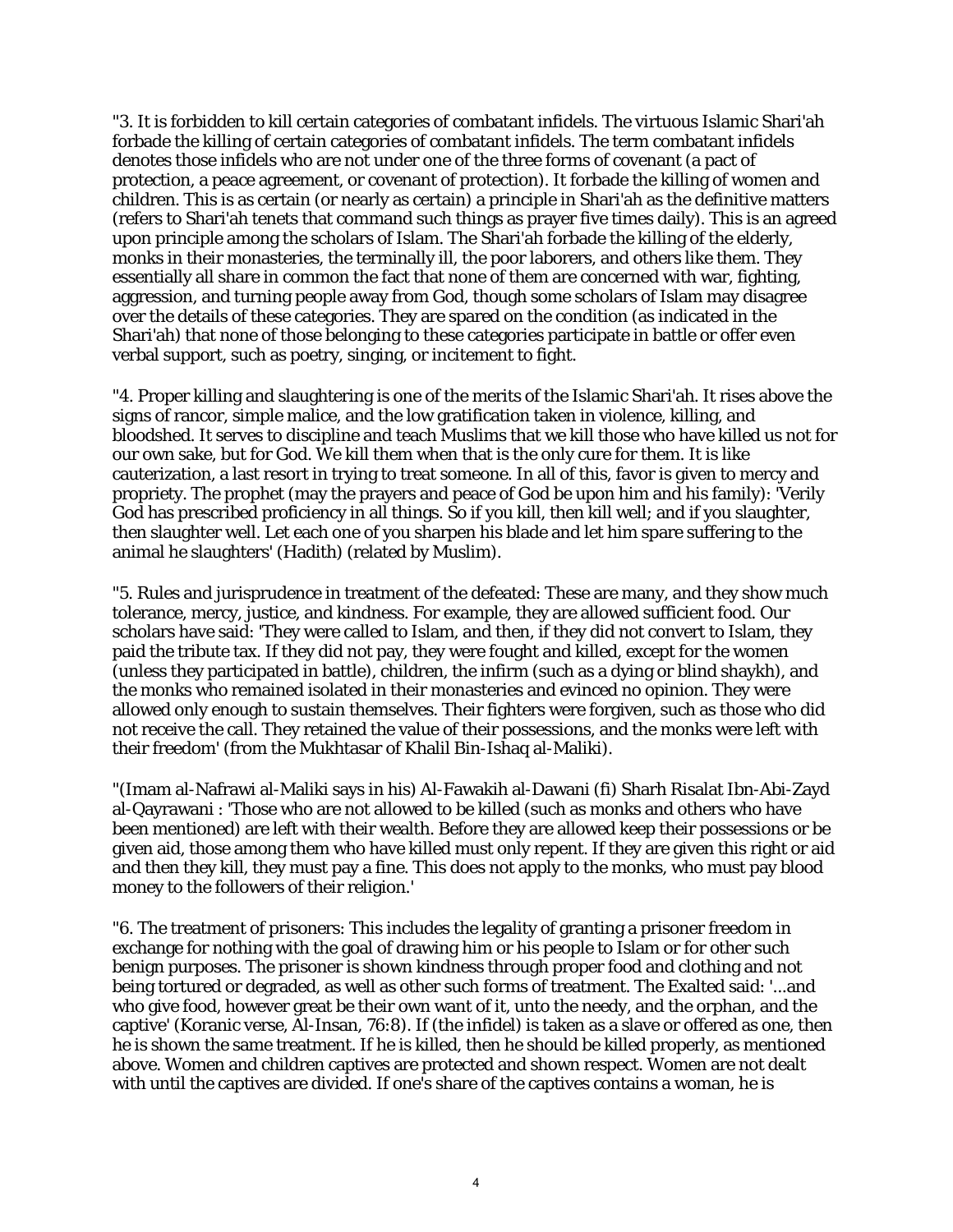forbidden to have intercourse with her while she is menstruating or, if she is pregnant, until she delivers. It is also forbidden to separate mothers and children.

"7. Betrayal is forbidden. This is a great fundamental of the religion of Islam. It is among the merits of its pure Shari'ah. It is nobler than the fundamentals of good morals, complete virtues, and manhood.

"8. Reconciliation and concluding a peace agreement with the infidels (when fighting is ended) was legitimized by the Islamic Shari'ah for the wisdom this carries. Reconciliation brings mercy and benefits to all, which are known by the people of war and others.

"9. Safety: This is the granting safety to a combatant infidel who needs to enter Muslim territory. He and his money are protected. Here is an example: 'The Hanafi (School of Islamic Law) said that if a combatant infidel enters the land of Islam with money under safe passage, one tenth of his money is taken (if he is carrying a certain amount). This is if we do not know how much the infidels are taking from us (when we enter their lands). If we do know how much they are taking from us, we take that same amount in recompense. However, if it is known that they take all of the money (that a Muslim takes with him into their territory), we do not take all of it from them. This is to maintain the principle of safe passage' (The Kuwaiti Jurisprudence Encyclopedia).

"10. The protection pact: The infidel is given a permanent covenant (that guarantees his) safety under the protection and rule of Muslims. He is a subject of the Muslim state, and he is defended and protected by Muslims. In exchange, the infidel dutifully pays the tribute tax and complies with conditions laid out in the section on the protection pact.

"Though some of these rulings and conditions may seem harsh and disrespectful toward the infidel with protected status, they are not inconsistent with the principle of justice. To those who are fair and thoughtful, they are the very essence of justice and an even greater show of kindness and mercy. The infidel deserves death and the most severe punishment in the first place for the greatness of his crime. The unjust, unwise, ignorant infidels and those they have contaminated deny this. They vilify Islam and its people by claiming that these rulings are inconsistent with justice and human rights! 'That is as far as knowledge will reach them' (partial Koranic verse, Al-Najm, 53:30). At best, the following saying applies to them: 'You know one thing, but you are unaware of (many) things.' They assumed that justice is the establishment of absolute equality between people, and so they held justice to be an absolute expression of equality. But this is not the case. Indeed this is a false and corrupt assumption. The truth is that justice is the establishment of equality between identical things (between which there is no considerable difference) and making distinctions between those things that are different (and this difference must be shown with proof). What similarity and equality is there between a Muslim and an infidel? Praised be God! God the Exalted said: 'Shall we then treat the people of faith like the people of sin? What is the matter with you? How judge ye?' (Koranic verses, Al-Qalam, 68:35- 36). He also said: 'Or shall we treat those who believe and work deeds of righteousness, the same as those who do mischief on earth? Shall we treat those who guard against evil, the same as those who turn aside from the right?' (Koranic verse, Sad, 38:28). He also said: 'Is then the man who believes no better than the man who is rebellious and wicked? Not equal are they' (Koranic verse, Al-Sajdah, 32:18).

"There are many other things in this section that demonstrate the tolerance and virtue of Islam. For example, the amount of tribute tax to be paid is very modest. Around a dinar (or something of equal value) is taken yearly, depending on what (the infidel) can afford. Although the amount is small, (the tax) is not taken from women, children, or the poor.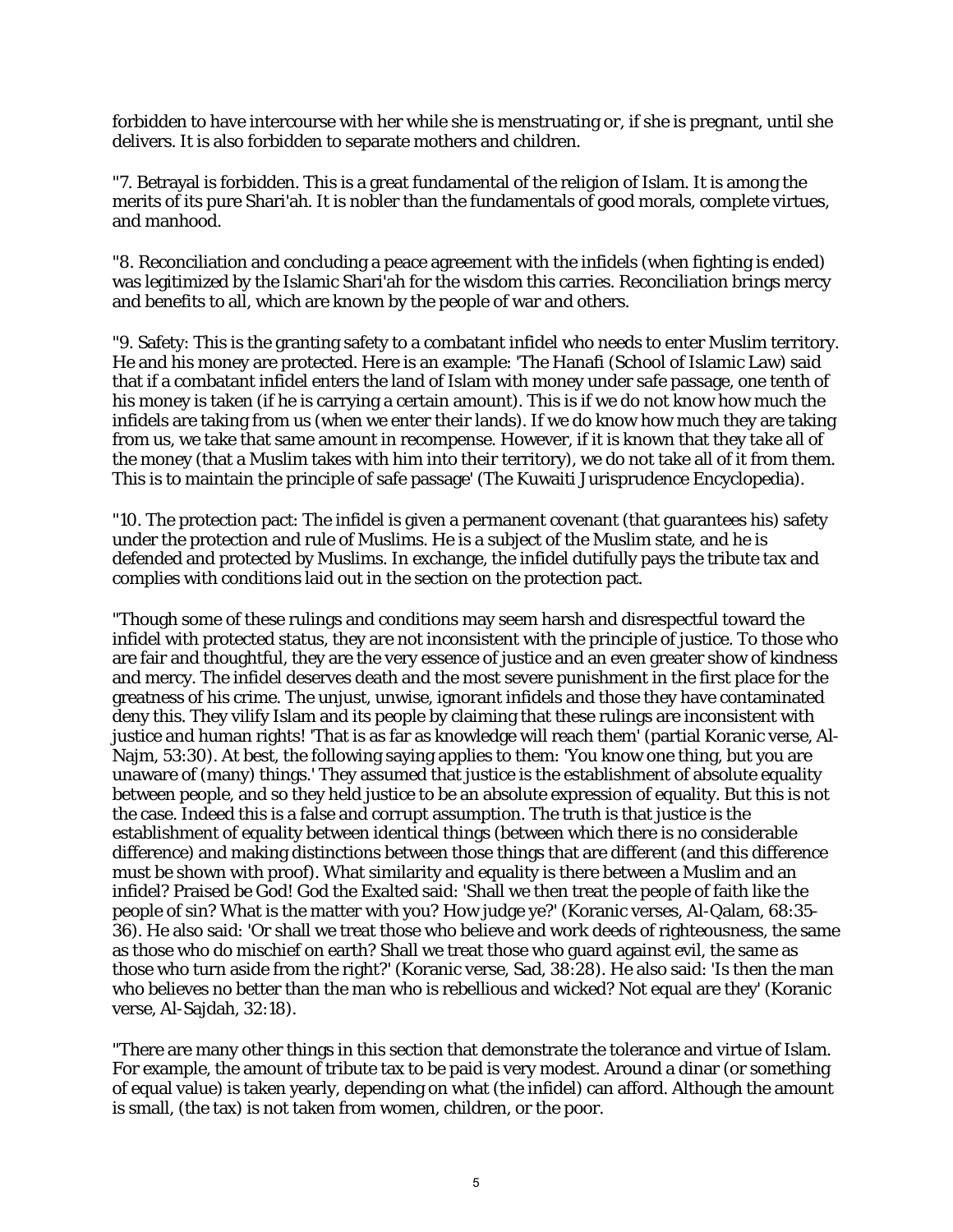"No objective person will find rulings more just and virtuous than these with regard to the treatment of the defeated and the subjects of a state who differ with it in religion. Those who study history know this. If a state is established on a religious foundation, no matter what that foundation is, one who looks can clearly see that the tolerance found in Islam and its Shari'ah is great and incomparable. If a state is founded not on religion but on non-belief and the elimination of religion, then that is a great evil. The irreligious Western regimes, though they rant about freedom and human rights (under their deceptive regimes and their religion called democracy), in fact oppress the people of the Islamic religion (the worship of God alone who is without equal and following His messenger, may the prayers and peace of God be upon him, and his message that nullifies all others). This is an ongoing persecution, be it at the official or popular levels (or both). It may come in 'legal' and illegal forms, and it relies on intimidation, terror, discrimination, disparagement, assault, and inflicting harm. This will not stop until they become Muslim or until those Muslims under their rule (God forbid) become infidels or adopt the path of sin and debauchery. Even then, they will not be safe. We ask God to grant us safety.

"If the infidels have a state and they triumph, their oppression and persecution (of Muslims) would be great, despite their claims. They play with their laws and principles as they see fit. Their slogans will have no effect, for they operate according to their whims and self-interests. All that they see becomes wretched. They have no fear of God and no true faith in Judgment Day. When the Muslims have a state and they triumph, on the other hand, Islam clearly and truthfully says to the infidels under their rule: you are afforded this sort of treatment, and you deserve this. This treatment is suitable, and you will find nothing better. The people of Islam fear God. Both openly and within themselves, they obey God. Praise be to God, Lord of all creation. This explains the meaning of realism as articulated by our scholars and writers. It is one of the traits of Islam, and it is right.

"11. The virtuous Shari'ah commanded that the people of the protection pact and the covenant are treated well, and it granted them (certain) rights. This is based on the respect and glorification of the pact of God and His messenger (may the prayers and peace of God be upon him). Al-Bukhari related from Abdallah Bin-Umar Bin-al-As (may God be pleased with them), who reported that the prophet (may the prayers and peace of God be upon him) said: 'Whoever has killed a person having a covenant with the Muslims shall not smell the fragrance of Paradise, though its fragrance is found for a span of forty years' (Hadith). It commanded that the people of the protection pact are shown kindness, treated well, and not given tasks they cannot bear. Umar (Bin-al-Khattab), the Commander of the Faithful, said: 'I enjoin my successor to treat the first emigrants (refers to the camp that emigrated with the Prophet Muhammad from Mecca to Medina) well, give them their due, and protect their esteem. I enjoin him to treat well the supporters (refers to the camp in Medina that received and supported Muhammad and his followers) who had homes (in Medina) and had adopted the faith, and to accept their good deeds and forgive their sins. By the protection pact of God and His messenger (may the prayers and peace of God be upon him), I command him to remain true to their covenant, fight behind them, and not charge them with tasks they cannot bear' (Hadith) (related by Al-Bukhari). The Exalted said of them: 'Allah forbids you not, with regard to those who fight you not for (your) faith nor drive you out of your homes, from dealing kindly and justly with them' (partial Koranic verse, Al-Mumtahinah, 60:8).

"12. One of the greatest purposes of Islam in this area is to guide mankind. The protected infidel is given a great opportunity to come to know Islam and see its merits, the glory of its propriety, and its loftiness. He can see in the correctness its rulings and jurisprudence that testifies to the fact they are from God. He can see its mercy, justice, kindness, rightness, pureness, and perfection. He can see the extent of its good effect on the individual and society. He can see that